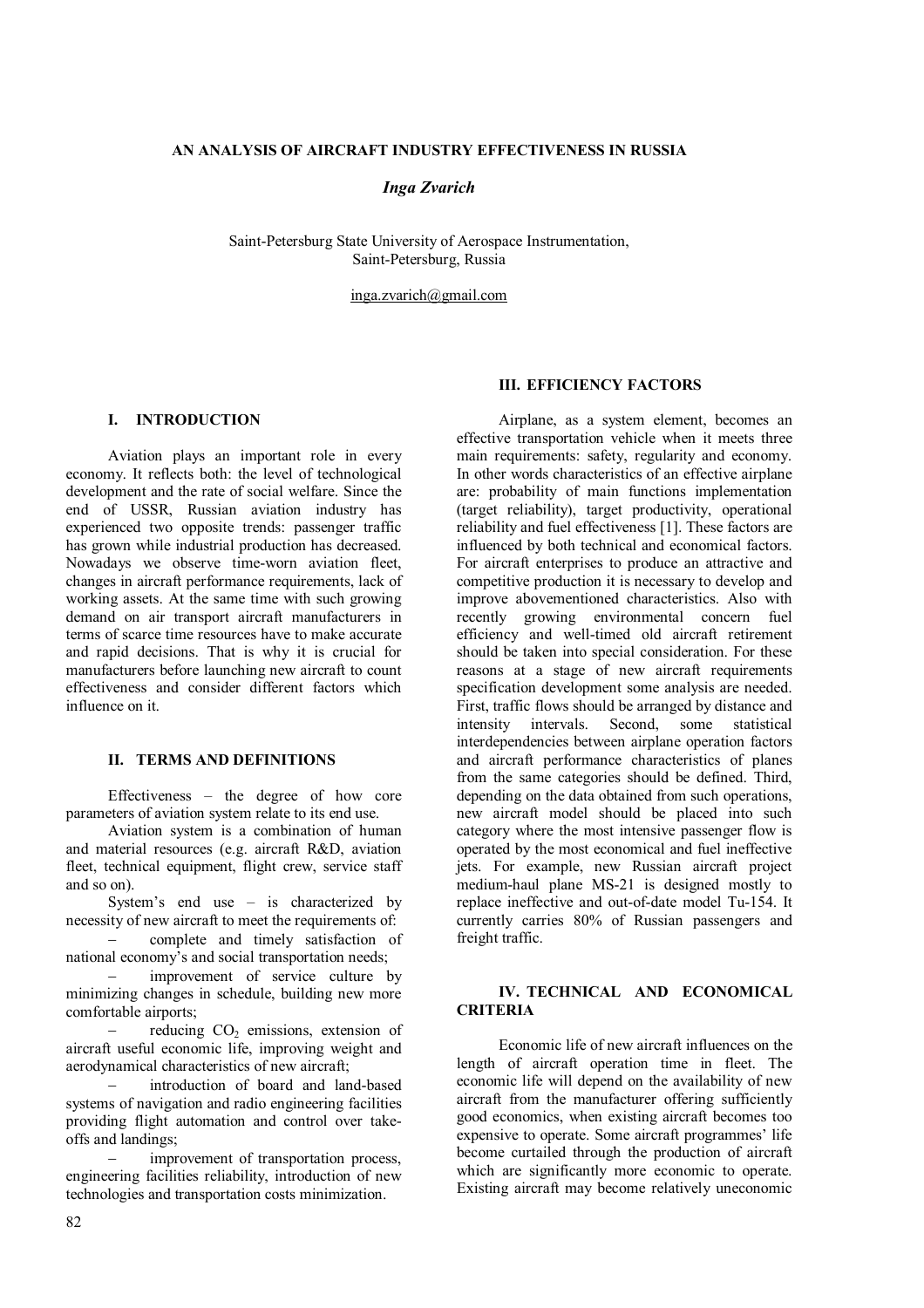through fuel price increases and fuel efficiency deterioration, labor and maintenance cost escalation. utilization deterioration (reliability, maintenance), become environmentally less acceptable (noise, emissions), or a combination of these.

Every airline by making decision about whether to replace existing aircraft for new ones takes into consideration operational costs. Is it more cost effective to purchase new planes (this incurs high-level one-time acquisition costs) or to continue to pay high maintenance costs for older aircraft.

One of the methods to assess the effectiveness of aviation system, supported by such authors as B. Portnikov, N. Sultanov, is called "technical and economic criterion of effectiveness" [2]. In order to assess the effectiveness all system's parameters are divided into three groups:

- technical factors (e.g. range ability, carrying capacity, speed, wing span);

 technological factors (production manufacturability, serviceability);

- economical factors (costs, labour, time).

In other words effectiveness is a function:

$$
E = \{X_{\text{technical}}, X_{\text{technical}}, X_{\text{echoological}}, X_{\text{economical}}\} \quad (1)
$$

During creation process of new and more effective jets engineers need to explore new technologies. It requires significant financial costs. New planes purchasing will lead to early retirement of existing planes. This fact, in turn, leads to financial loses. West airline companies have recently renewed their fleets and now they operate aircraft with length of economic life and technical resource about  $20 - 25$ years. This makes west firms to be cautious about new aviation technics. In the nearest 25 years aviation transport will have an evolutional rather than revolutional development trends. Such world leaders as Boeing and Airbus invest into reengineering and modernization of existing models instead of developing completely new technologies. That is why economical factors play the most important role in increasing effectiveness of aviation industry. It is economical effectiveness, which defines development of aviation technologies. In other words effectiveness function could be modified as follows:

$$
E = \left\{ X_{economical} \left\{ X_{technical}, X_{technological} \right\} \right\}
$$
 (2)

For economical effectiveness to increase engineers should analyse technical and technological factors which are important in plane effectiveness:

1. Empty aeroplane weight.

For the last 40 years empty aeroplane take-off weight has increased in four times and commercial passenger load – in ten times. This fact has enlarged economical effectiveness, since with the increase of take-off weight, weight efficiency also increases. But then fuselage sitting capacity has came to about 250- 300 passengers, setting up nine chairs in row with two gangways. Diameters of such fuselages became up to nine meters. Such great traveling capacity created a problem of "sitting-near-window passengers" who needed to disturb their two

neighbors in order to exit. Also fuselages became heavy which has lead to economical ineffectiveness. Now aircraft manufacturers should think about how to make empty aeroplane weight light with large sitting capacity and comfortable chairs allocation.

2. Aerodynamic efficiency.

The second economical effectiveness characteristic is an aerodynamic efficiency (fineness). In spite of the fact that nowadays new supercritical sideviews are developed, aerodynamical barrier remains significant.

3. Fuel consumption.

Aircraft engines are complex instruments and are being still under improvement. During last 50 years aircraft engines reduced fuel consumption in more than two times, but this rate isn't sufficient and engine efficiency needs further development. Low fuel consumption brings not only economical benefits, but also rises international competitiveness due to high  $CO<sub>2</sub>$  emissions restrictions.<br>4. Run speed.

Run speed.

Run speed increase leads to production per hour improvement (G km  $\times$  V km/h), but to definite degree. From some moment with run speed increasing, take-off and landing speeds, runway length and turn radius rise. At the same time fuel consumption rises, pilotage becomes complex. High run speed applies strong restrictions on weather conditions. That lowers safety and flight profitability.

5. Passenger convenience.

Comfort standards have great significance at present. But there should be a compromise between comfort level and economical efficiency. Comfort requirements satisfaction leads to empty aeroplane weight increase, but at the same time makes a plane more attractive to passengers. Factors which define the level of comfort are: chair breadth, quantity of air per passenger, fresh air, tasty food and so on.

6. Noise intensity.

Nowadays noise problem attracts great attention. ICAO standards became tougher. It is prohibited for Russian aircraft to implement international flights. Noise problem would be solved by fixing mufflers at engines, but this didn't bring sufficient results because of additional weight. That is why it is crucial for Russian aircraft manufacturers to improve engines to lower noise level.

7. Reliability and safety.

Increase in reliability and safety influence on economical effectiveness positively. Safe aircraft attracts more passengers and increases capacity. In turn, high passenger loading enlarges plane productivity and profitability. Reliability influences on operational costs, lowers quantity of spare parts, enlarges flights regularity [3].

In order to assess every aviation system, technical and technological parameters should satisfy ICAO quality standards and be comparable to characteristics of the same-class planes. Economical factors should be represented in such a way, which enables to compare investment and operating costs of new aircraft with those of existing aircraft. An